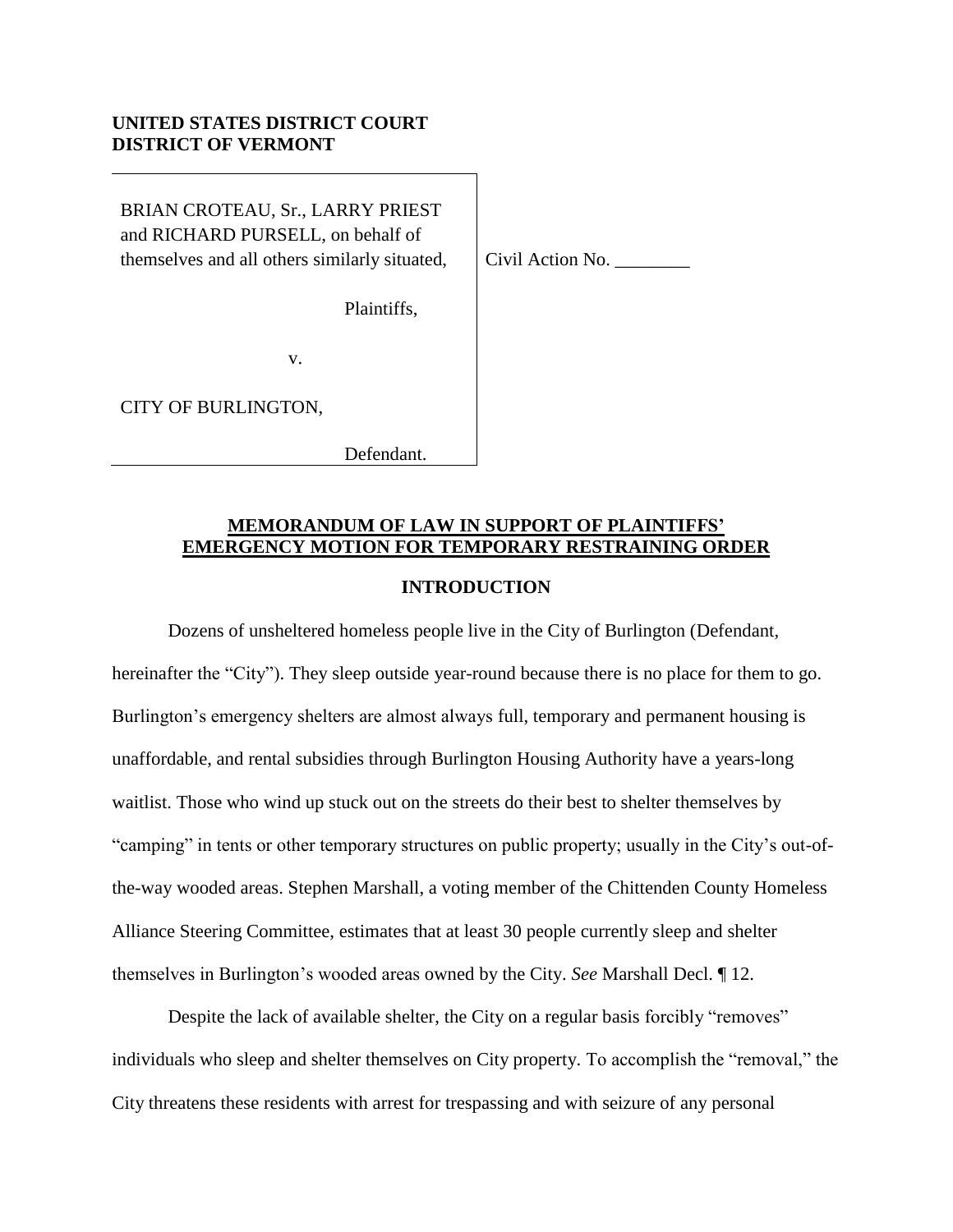property remaining on City property if the residents do not vacate their camping area by a particular date. The City asserts its actions are in accordance with Vermont's trespass statute. *See* 13 § V.S.A. § 3705. And, over the course of several years, the City in this manner has repeatedly threatened homeless residents with arrest, seized personal property left behind, and destroyed the seized property.

Plaintiffs Brian Croteau, Larry Priest, and Richard Pursell, and putative class members, are homeless individuals sleeping and sheltering on City property because they have no other option. The City affirmatively bans them from sheltering in all other public places. *See e.g.* Burlington Code of Ordinances 22-7 ("Camping in Parks Prohibited"). The Plaintiffs have attempted to access emergency shelter and have repeatedly been turned away because those shelters are full. According to the City's policy, practice, and ordinances these individuals cannot lawfully sleep or shelter anywhere within City limits.

Plaintiffs Brian Croteau, Larry Priest, and Richard Pursell live in tents in a remote wooded area off of North Avenue in Burlington. The City plans to clear Plaintiffs' encampment on October 23, 2017 for violating 13 V.S.A. § 3705 on the City's remote wooded property. The City has served warnings and notices on multiple homeless encampments on the City's remote wooded property, including Plaintiffs' pursuant to13 V.S.A. § 3705. Despite the fact that winter and cold weather are fast approaching, the City has not provided shelter or other alternatives for Plaintiffs and members of the putative class. Instead, the City has threatened them with arrest, and the seizure and destruction of their property. See Diaz Decl. ¶ 12.

Like other unsheltered homeless people in the City, as a result of the City's enforcement of 13 V.S.A. § 3705, Plaintiffs are at imminent risk of being removed or arrested solely for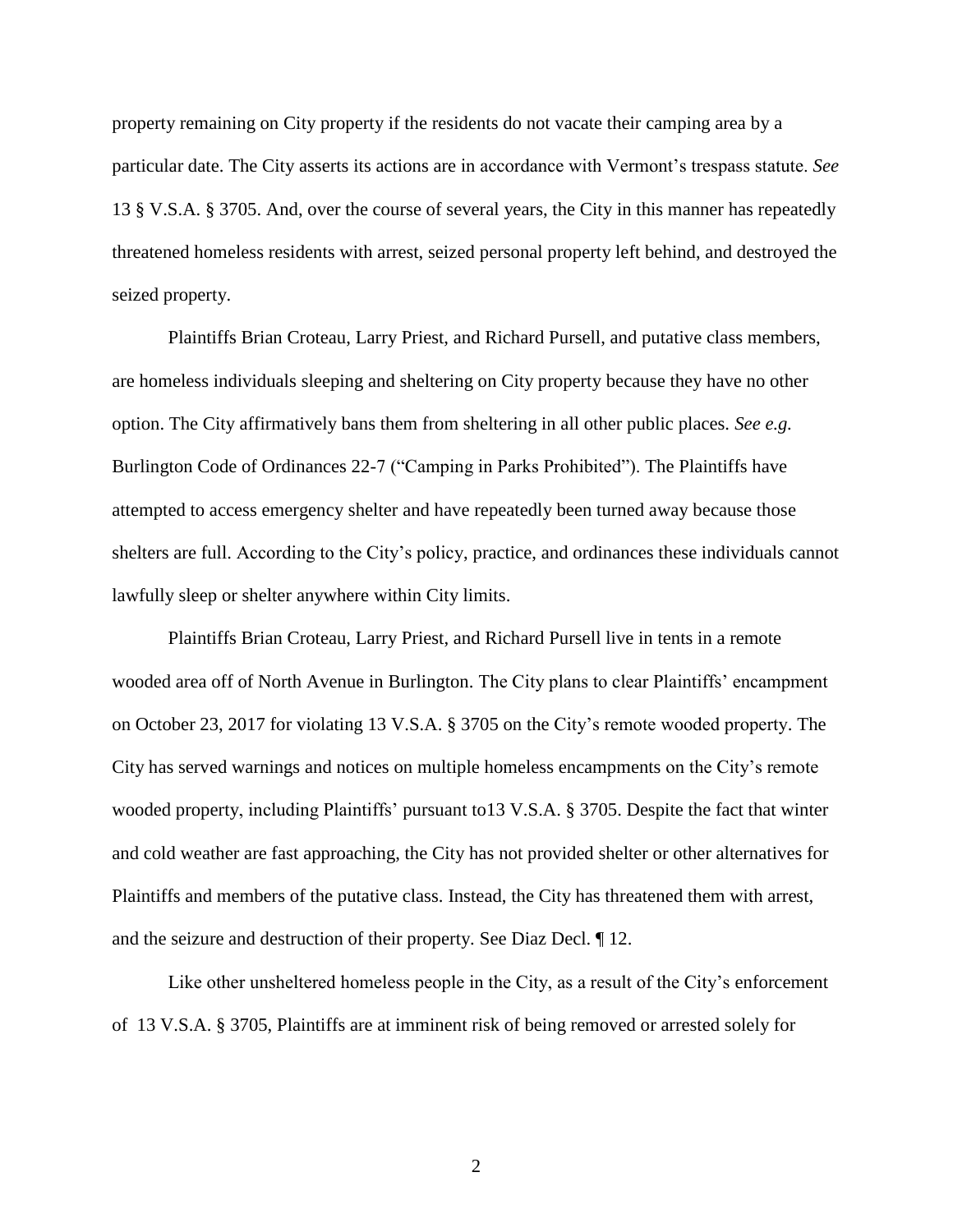attempting to meet their basic human need for sleep and shelter. Further, Plaintiffs' property is at imminent risk of being confiscated and destroyed.

Because the City's policy and practice of enforcing the 13 V.S.A. § 3705 against the Plaintiffs and those similarly situated effectively criminalizes the status of homelessness, and such "status" crimes are unconstitutional under the Eight Amendment, the Court should temporarily enjoin the City from enforcing its policy, at least during the pendency of this matter. The Court should also temporarily enjoin the City's planned warrantless seizure and disposal of Plaintiffs' property because such acts would be unconstitutional under the Fourth Amendment.

The standard for granting a temporary restraining order and a preliminary injunction pursuant to Rule 65 of the Federal Rules of Civil Procedure are identical. Generally, to obtain a preliminary injunction or a temporary restraining order, the moving party must demonstrate "(1) irreparable harm in the absence of the injunction and (2) either (a) a likelihood of success on the merits or (b) sufficiently serious questions going to the merits to make them a fair grounds for litigation and a balance of hardships tipping decidedly in the movant's favor." *MyWebGrocer, L.L.C. v. Hometown Info., Inc.,* 375 F.3d 190, 192 (2d Cir. 2004).

Plaintiffs seek an Emergency Temporary Restraining Order prohibiting the City from enforcing Vermont's Trespass Statute codified at 13 V.S.A. § 3705 against themselves and all other unsheltered homeless people. The City has threatened Plaintiffs with arrest and prosecution if they do not vacate their shelters and leave public land before October 23, 2017. In a letter on October 6, 2017, Plaintiffs' counsel requested directly that the City not proceed with enforcing its policy against the Plaintiffs and those similarly situated, citing much of the caselaw included in this memorandum. *See* Diaz Decl. ¶ 3, Ex. 1. Plaintiffs' counsel requested a response. To date, the City has not responded.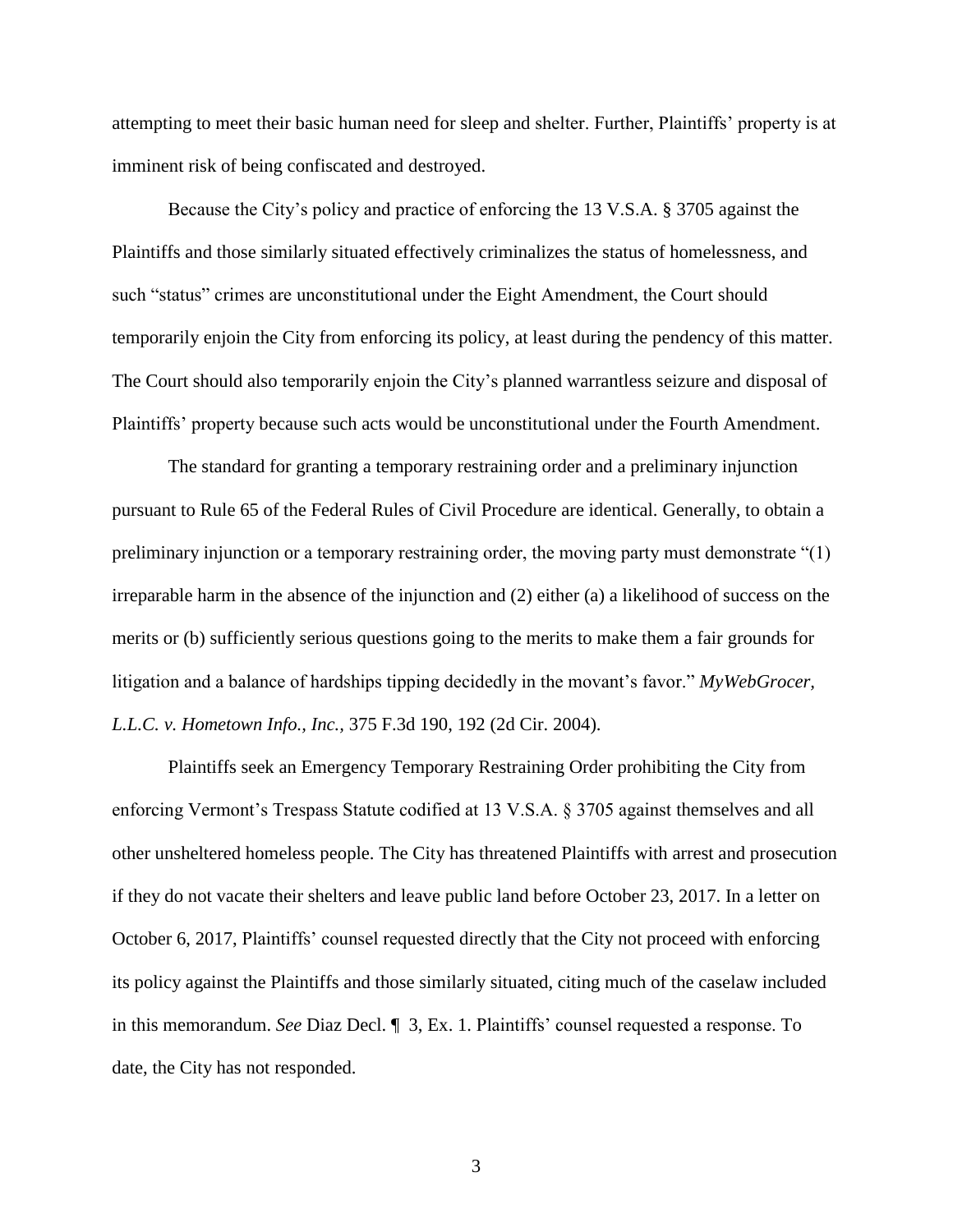Because Plaintiffs have nowhere else to shelter, Plaintiffs are likely to succeed on their claims that the City's forced removal will violate their Eighth and Fourth Amendment rights. Therefore, Plaintiffs request this Court grant an Emergency Temporary Restraining Order against the City to prevent Plaintiffs' imminent and irreparable harm and so that the status quo may be temporarily preserved. Granting Plaintiffs' Temporary Restraining Order will not harm the City and, in light of the fact that the Plaintiffs have nowhere else to shelter, the balance of hardships tips in favor of granting the Plaintiffs' motion.

#### **SUMMARY OF ARGUMENT**

The Eighth Amendment forbids criminalizing a status that "may be contracted innocently or involuntarily." *Robinson v. California*, 370 U.S. 660, 666–67 (1962). A law effectively criminalizes homelessness if it bans sleeping or camping in public, which is "involuntary and inseparable from" homelessness as long as emergency shelter beds are full. *Jones v. City of Los Angeles*, 444 F.3d 1118, 1131 (9th Cir. 2006), *vacated pursuant to settlement agreement*, 505 F.3d 1006 (9th Cir. 2007); *see also Kohr v. City of Houston,* No. 4:17-cv-1473, 2017 WL 3605238, at \*1-2 (S.D. Tex. Aug. 22, 2017)*; Cobine v. City of Eureka*, No. 16-cv-2239, 2017 WL 1488464, at \*4 (N.D. Cal. Apr. 25, 2017); *Bell v. City of Boise*, 834 F. Supp. 2d 1108 (D. Idaho 2011), *rev'd on other grounds*, 709 F.3d 890, 898-901 (9th Cir. 2013); *Pottinger v. City of Miami*, 810 F. Supp. 1551, 1563-65 (S.D. Fla. 1992); *State v. Adams*, 91 So. 3d 724, 753–54 (Ala. Crim. App. 2010); *cf. Anderson v. City of Portland*, No. 08-cv-1447, 2009 WL 2386056, at \*7–9 (D. Or. July 31, 2009) (considering, in addition to voluntariness, the innocent nature of the prohibited conduct); *United States v. Flores-Alejo*, 531 F. App'x 422, 426 (5th Cir. 2013) (holding the same, outside the context of homelessness). Burlington's homeless shelter beds were full as of October 19, 2017. Plaintiffs and members of the putative class have nowhere else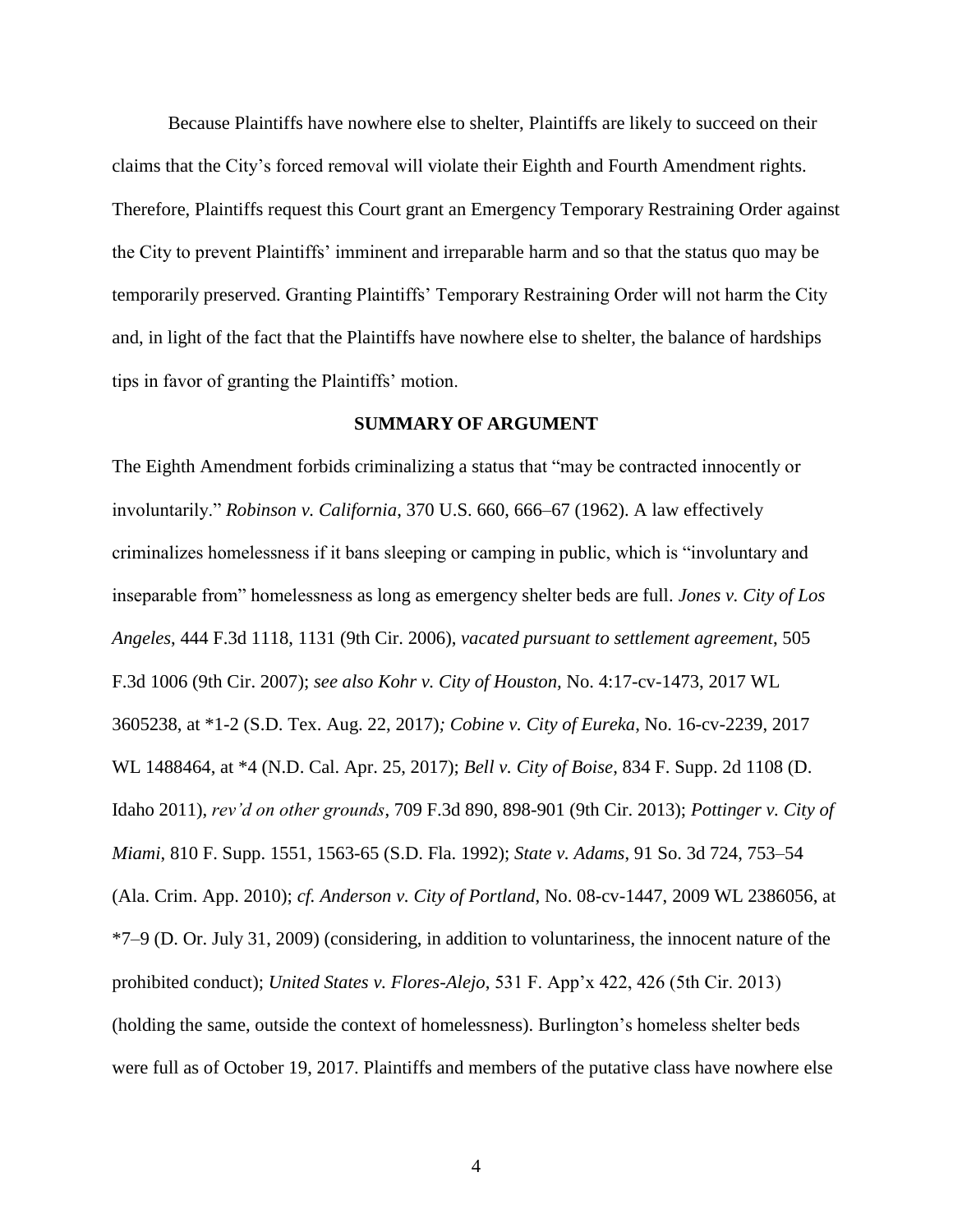to sleep or shelter in the City. Accordingly, to remove or prosecute unsheltered homeless people for camping on Burlington's public property would violate the Eighth Amendment.

The Fourth Amendment of the U.S. Constitution "protects the right of the people to be secure in their persons, houses, papers and effects, against unreasonable searches and seizures." U.S. Const. Amend. IV. As both the U.S. Supreme Court and the Second Circuit have opined, an individual's property in a public area can generally only be seized "if Fourth Amendment standards are satisfied . . . ." *Soldal v. Cook County, Ill.*, 506 U.S. 56, 68-69 (1992); *see also United States v. Cosme*, 796 F.3d 226, 235 (2d Cir. 2015); *Harrell v. City of New York*, 138 F. Supp. 3d 479, 488–89 (S.D.N.Y. 2015). By summarily seizing, confiscating and disposing of Plaintiffs' personal property without a warrant and as part of its encampment removal process, the City violates Plaintiffs' Fourth Amendment rights.

### **BACKGROUND**

### **I. Burlington Threatens to Remove, Arrest and Prosecute Unsheltered Homeless Residents for Sheltering on Public Property.**

In addition to the imminent removal of Plaintiffs on October 23, 2017, the City, relying on 13 V.S.A. § 3705, has systematically sought to remove Plaintiffs and members of the putative class from camps on remote publicly owned land. In relevant part, 13 V.S.A. § 3705 provides that "[a] person shall be imprisoned for not more than three months . . . if, without legal authority or the consent of the person in lawful possession, he or she enters or remains on any land or in any place to which notice against trespass is given . . . ." 13 V.S.A.  $\S 3705(a)(1)$ .

Since at least 2014, the City of Burlington has had a policy and practice of using § 3705, to threaten to arrest homeless residents when they are found sleeping or camping on public property, despite city officials knowing the emergency shelters are full. These evictions result in the removal of any belongings that remain at the site, including tents, sleeping bags, and any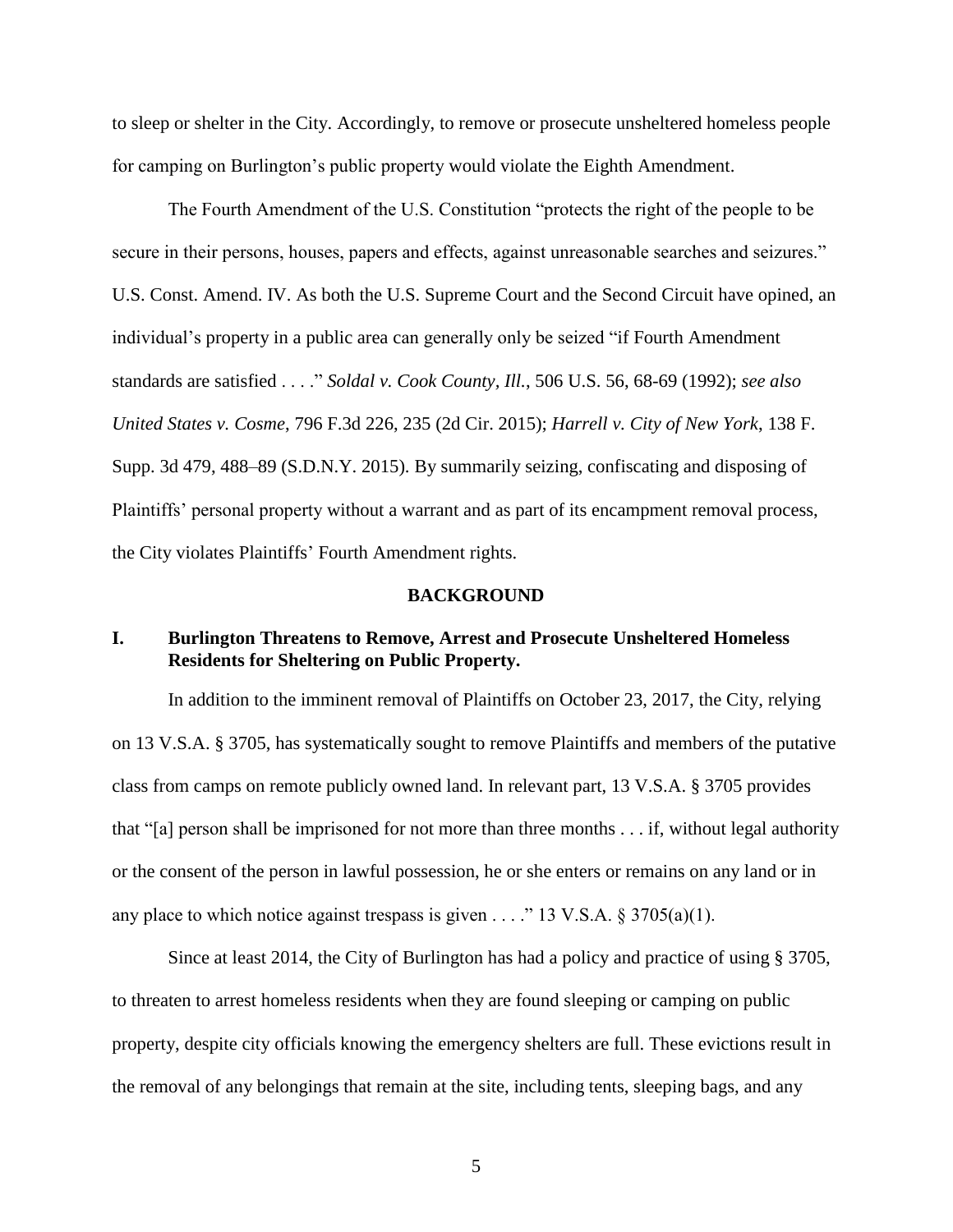other property. The City does not provide an opportunity for people to challenge the seizure or retrieve their items after the seizure; instead it immediately discards the property.

Specifically, the City's camp eviction practice is to 1) review the "encampment" internally, 2) post a "notice to vacate" threatening arrest and seizure of property for anyone or anything remaining after a specified date, and 3) enter the area on the specified date and remove any persons or property that remain.

The standard "notice to vacate" states:

"All people currently living or visiting this area without the permission of the Owner of this property (City of Burlington) are being given notice by the Owner that You are trespassing on the property and must take your things and leave and not return or face prosecution under 13 V.S.A. § 3705 for trespass and removal of the things you leave on the property."

Pursuant to § 3705 the City has adopted a policy and practice of threatening to arrest, removing, and/or prosecuting homeless people who are sheltering on publicly owned land. *See* Diaz Decl. ¶ 12. In addition, any property the City arbitrarily deems non-valuable and "abandoned," is "discarded" rather than stored in a way that would allow individuals to claim their property. *See* Diaz Decl. ¶ 8.

According to the Burlington Police Department (BPD), a police officer may cite or arrest people for violating 13 V.S.A. § 3705. *See* Priest Decl. ¶ 11. Because BPD officers have already issued written notices to vacate, there is no procedural barrier to an officer immediately arresting any resident of an encampment before, during, or after the October 23, 2017 removal date. *See* 13 V.S.A. § 3705. Further, there is currently nothing to prevent the City from unconstitutionally confiscating and destroying Plaintiffs' personal property as it has done in the past.

BPD officers have repeatedly threatened Plaintiffs and other residents of their encampment with arrest and prosecution pursuant to the City's policy and 13 V.S.A. § 3705.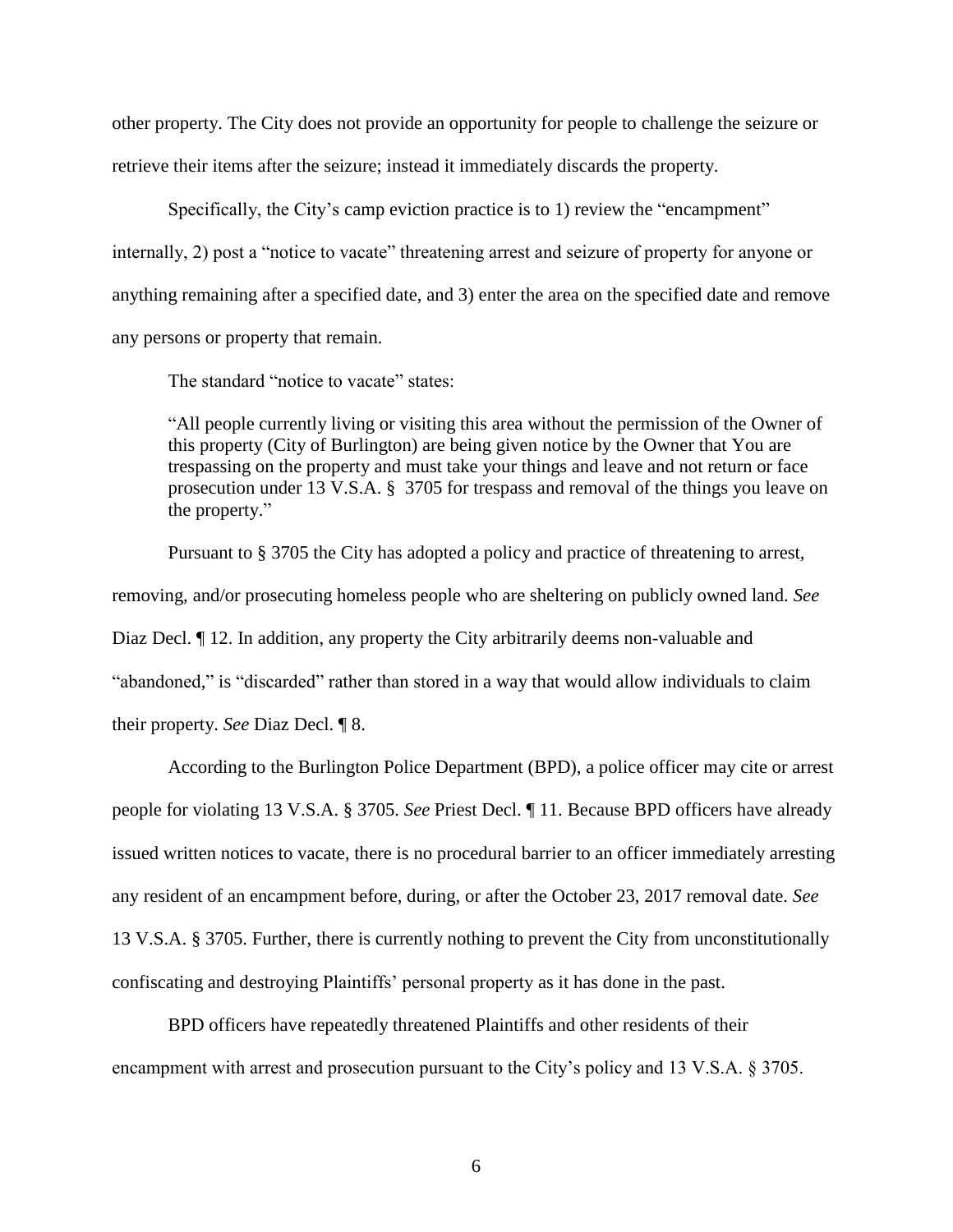These threats have been both written and verbal in press statements and in personal interactions. On October 2, 2017, BPD distributed another written threat to the named Plaintiffs. *See* Priest Decl. If 12.<sup>1</sup> It stated: "Attention Campers [:] Notice to Vacate . . . you must take your things and leave and not return or face prosecution under 13 V.S.A. § 3705…[if you do not pick up your campsite] the City will remove the camp and all things left on the property on October 23, 2017." See Priest Decl. ¶ 12; see also Ex. 5.

### **II. Plaintiffs Are Involuntarily Sheltering on Public Land Because Burlington's Shelter Beds Are Full.**

There are currently dozens of unsheltered homeless people in Burlington. *See* Marshall Decl. ¶¶ 12-13. "Unsheltered" means that a homeless person is living in a place unfit for human habitation, such as in the woods, on the street, or in a car. *See* Diaz Decl. ¶ 11 Ex. 4, n. 2. Both of the two shelters that currently operate in Burlington are full beyond capacity. The only shelter that maintains a waiting list, ANEW Place, has a long waiting list to access shelter there. Mr. Pursell is on the waitlist at ANEW Place. Plaintiffs Priest and Croteau Sr. have requested to be on the waitlist.

On October 19, 2017, Plaintiffs' contacted COTS, one of the two Burlington shelters. COTS was filled to capacity. *See* Croteau Decl. ¶ 12. ANEW Place, the second Burlington shelter, did not respond to inquiries but is consistently full and has a long waitlist. Each of the named Plaintiffs has called to get on the waitlist at ANEW Place. *See* Croteau Decl. ¶ 12; *see*  Pursell Decl. ¶ 11; *see* Priest Decl. ¶ 10. One thing is clear: camping homeless residents who want to comply with a Notice to Vacate have nowhere else to go in the City. This is not an

 $\overline{\phantom{a}}$ 

<sup>1</sup> Plaintiffs have filed the following declarations in support of this motion: Declaration of Brian Croteau, Sr. in Support of Plaintiffs' Emergency Motion for Temporary Restraining Order ("Croteau Decl."); Declaration of Richard Pursell in Support of Plaintiffs' Emergency Motion for Temporary Restraining Order ("Pursell Decl."); Declaration of Larry Priest in Support of Plaintiffs' Emergency Motion for Temporary Restraining Order ("Priest Decl.").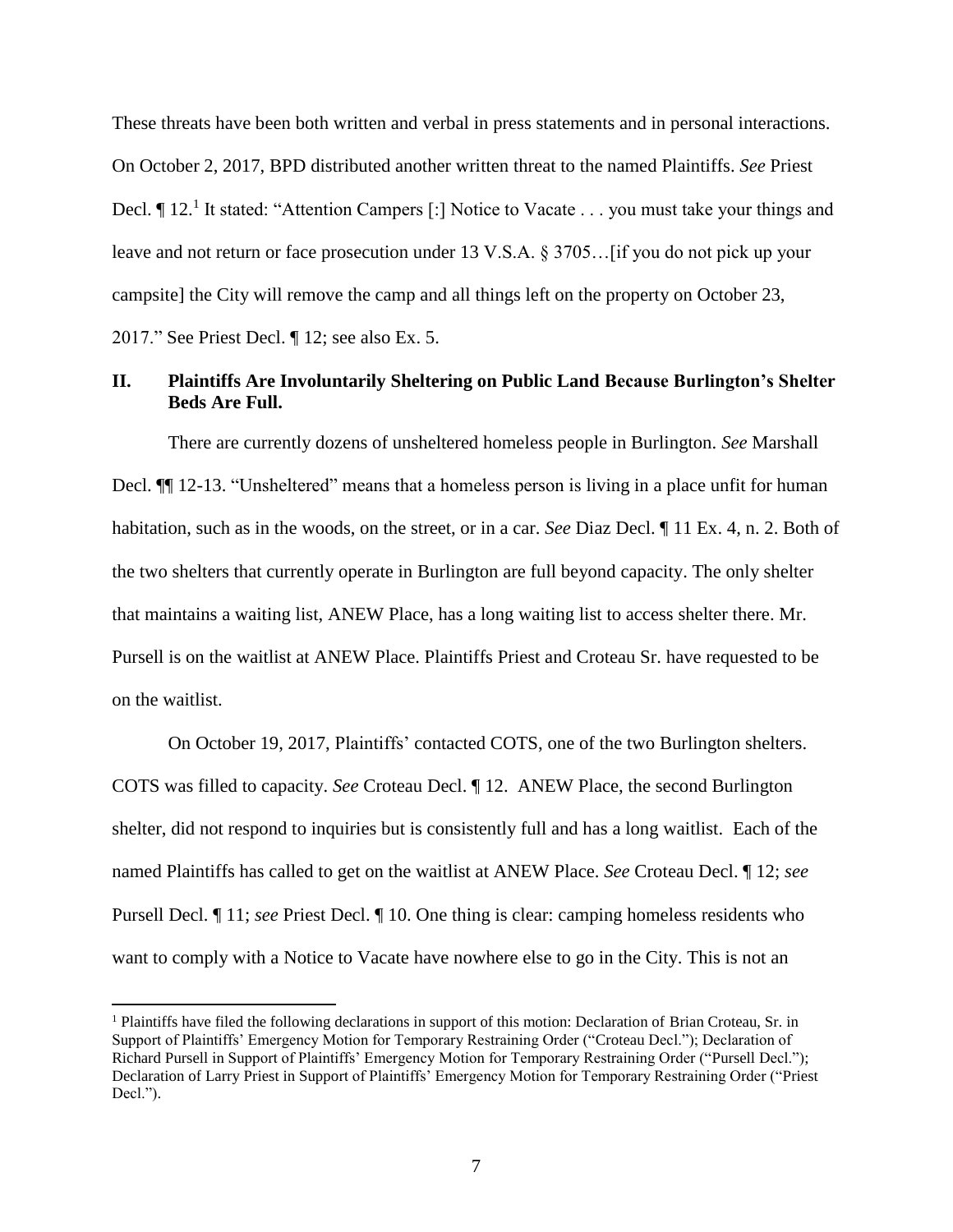uncommon or temporary problem—to the contrary, the shelters in Burlington have been regularly full for years. *See* Marshall Decl. ¶ 15.

### **III. Plaintiffs Require Emergency Temporary Relief from this Court To Protect Themselves from the City's Imminent Actions to Remove Plaintiffs and their Shelters.**

As early as June 2016, Plaintiffs' representatives have repeatedly communicated their concerns about the City's policies to City officials, in the hopes of avoiding unnecessary litigation and arriving at an outcome that respects the rights and safety of Burlington's homeless population. *See* Diaz Decl. ¶ 10. The City, however, has refused to substantively respond or change their policy and practice. Accordingly, Plaintiffs' only available recourse for protecting the status quo and the Plaintiffs constitutional rights is the relief sought by this motion.

### **ARGUMENT**

It is appropriate to protect the status quo with a preliminary injunction or temporary restraining order if the movant demonstrates "(1) irreparable harm in the absence of the injunction and (2) either (a) a likelihood of success on the merits or (b) sufficiently serious questions going to the merits to make them a fair grounds for litigation and a balance of hardships tipping decidedly in the movant's favor." *MyWebGrocer, L.L.C. v. Hometown Info., Inc.,* 375 F.3d 190, 192 (2d Cir. 2004). Because the Plaintiffs meet this standard, their Emergency Motion should be granted.

# **I. Plaintiffs Will Suffer Irreparable Harm Through the Deprivation of Constitutional Rights in the Absence of an Emergency Temporary Restraining Order.**

The Plaintiffs will suffer irreparable injury should the City enforce its written policy, practice, and/or notice to vacate pursuant to 13 V.S.A. § 3705. As discussed *infra*, the City's policy and actions pursuant to that policy will violate the Plaintiffs' constitutional rights, a violation that, "for even minimal periods of time, unquestionably constitutes irreparable injury."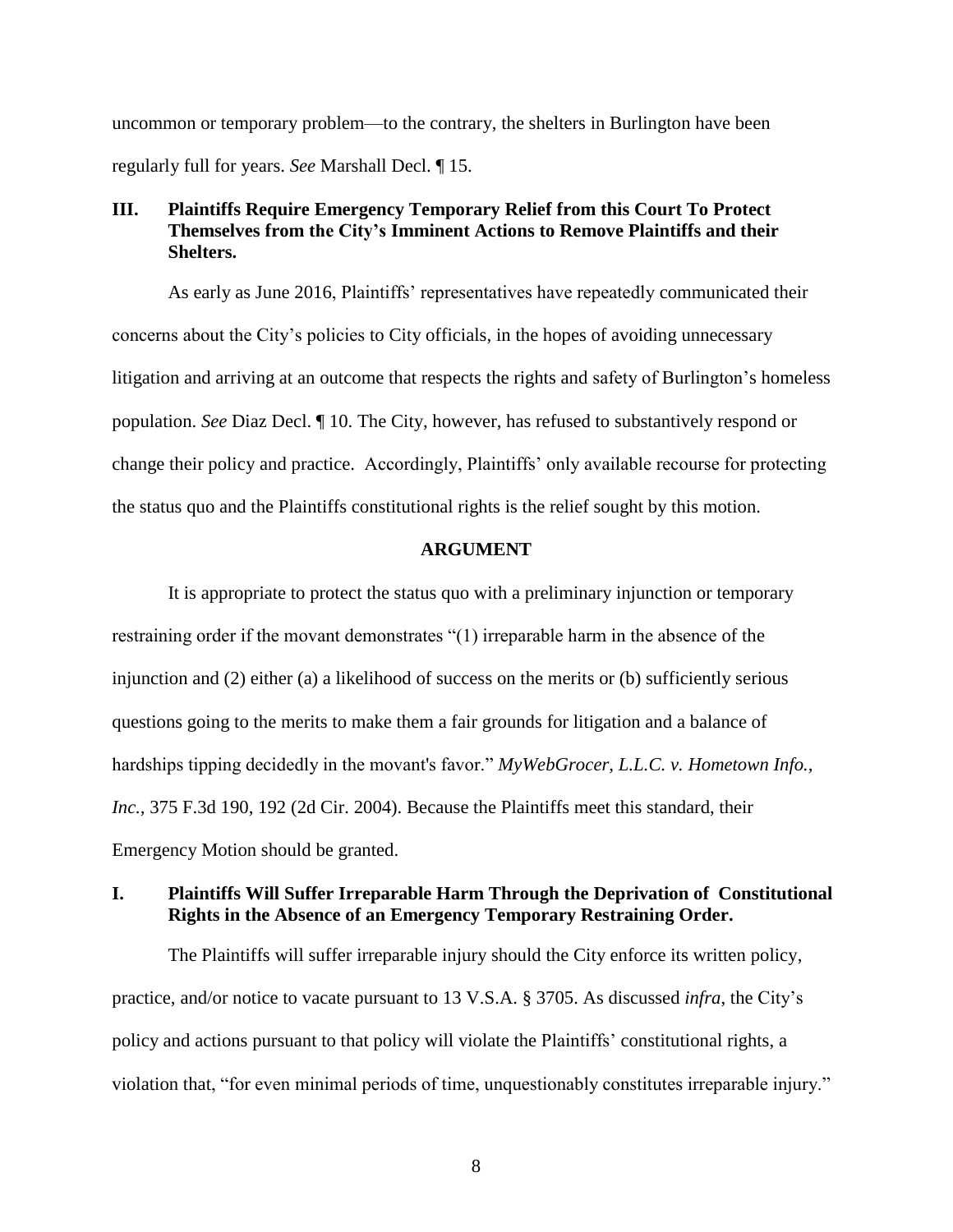*See Elrod v. Burns,* 427 U.S. 347, 373 (1976) (plurality opinion) (addressing First Amendment harms). The Second Circuit, reviewing an Eighth Amendment claim rooted in prison overcrowding, concluded that "[w]hen an alleged deprivation of a constitutional right is involved, most courts hold that no further showing of irreparable injury is necessary." *Mitchell v. Cuomo,* 748 F.2d 804, 806 (2d Cir. 1984); *see also Jolly v. Coughlin*, 76 F.3d 468, 482 (2d Cir. 1996) (recognizing a "presumption of irreparable injury that flows from violation of constitutional rights"). As applied and on its face, the City's policy and practice pursuant to 13 V.S.A. § 3705 also threatens incarceration, loss of protective shelter, and loss of personal property. These irreparable harms aside, deprivation of Plaintiffs' constitutional rights under the Eighth and Fourth Amendments alone is sufficient to satisfy the irreparable harm component of the temporary restraining order standard.

#### **II. Plaintiffs Are Likely to Succeed on the Merits Because Burlington Threatens to Violate Basic Constitutional Limitations on Punishment and Due Process.**

Plaintiff can satisfy the second component of the temporary restraining order because the City has threatened Plaintiffs with enforcement of laws criminalizing camping on public land, even when those camping have no other place to sleep or shelter.<sup>2</sup> Plaintiffs are likely to succeed on the merits of their Eighth Amendment claim because criminalizing the Plaintiffs' basic lifesustaining activities effectively criminalizes the status of homelessness. *E.g.*, *Jones*, 444 F. 3d 1118 (9<sup>th</sup> Cir. 2006) *vacated pursuant to a settlement agreement*, 505 F. 3d 1006 (9<sup>th</sup> Cir. 2007); *Kohr, 2017 WL 3605238, at \*1-2; Bell v. City of Boise*, 834 F. Supp. 2d 1108 (D. Idaho 2011) *rev'd on other grounds*, 709 F. 3d 890, 898-901 (9th Cir. 2013); *Johnson*, 860 F. Supp. at 350; *Pottinger v. City of Miami*, 810 F. Supp. 1551, 1563–65 (S.D. Fla. 1992). Further, Burlington

 $\overline{a}$ 

<sup>2</sup> Burlington has an ordinance banning overnight camping in its parks. *See* Burlington Code of Ordinances 22-7 ("Camping in Parks Prohibited"). Obsturcting streets and sidewalks is also banned in Burlington. See Id. at 27-4 ("Unnecessary interference with use of sidewalk");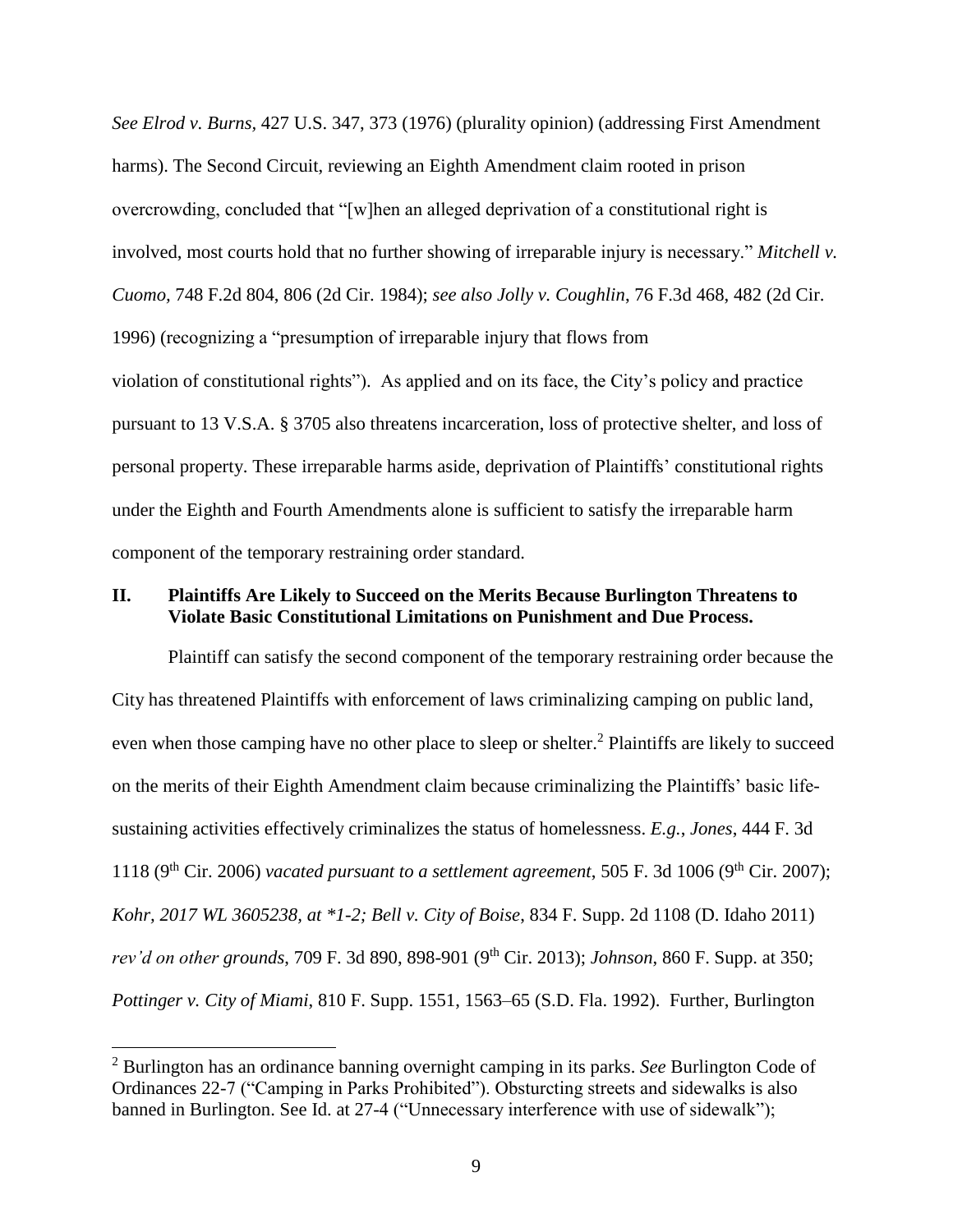has threatened Plaintiffs with the confiscation of their private property. Plaintiffs are likely to succeed on the merits of their Fourth Amendment claim because seizing property without a warrant, absent exigent circumstances, is prohibited by the Fourth Amendment. *See Lavan v. City of Los Angeles*, 797 F. Supp. 2d 1005, 1015-17 (C.D. Cal. 2011); *Kincaid v. City of Fresno*, 106CV-1445, 2006 WL 3542732, at \*36-37 (E.D. Cal. Dec. 8, 2006); *Pottinger*, 810 F. Supp. at 1570-73.

### **A. Burlington Has Effectively Criminalized the Status of Homelessness in Violation of Plaintiffs' Eighth Amendment Rights.**

### **1. The Eighth Amendment Prohibits Criminalizing the Involuntary Status of Homelessness and Involuntary "Acts" Inseparable from Homelessness.**

The U.S. Supreme Court, the U.S. Department of Justice and several Circuit courts have made it clear that it is unconstitutional to attach criminal penalties to a status that "may be contracted innocently or involuntarily." *Robinson v. California*, 370 U.S. 660, 666–67 (1962). In *Robinson*, the Court addressed a California law that criminalized a person's ongoing existence as an addict. *Id.* at 666. The Court concluded that a person's ongoing existence as an addict could not be punished consistent with the Eighth Amendment and struck down the California law. *Id*. In doing so, the Court set forth the principle that the criminalization of a person's status violates the Eighth Amendment. *Id.*

Following *Robinson,* in 1968 the U.S. Supreme Court decided *Powell v. Texas*. 392 U.S. 514 (1968). In *Powell*, a majority of the justices agreed that a person cannot be punished for performing unavoidable acts in public if that person has "no place else to go." 392 U.S. at 551 (White, J., concurring in the judgment); *see id.* at 570 (Fortas, J., dissenting) (describing one who "does not appear in public by his own volition" and being joined by three other justices). The justices' interpretation of *Robinson* rejected a rigid status/act distinction, instead focusing on the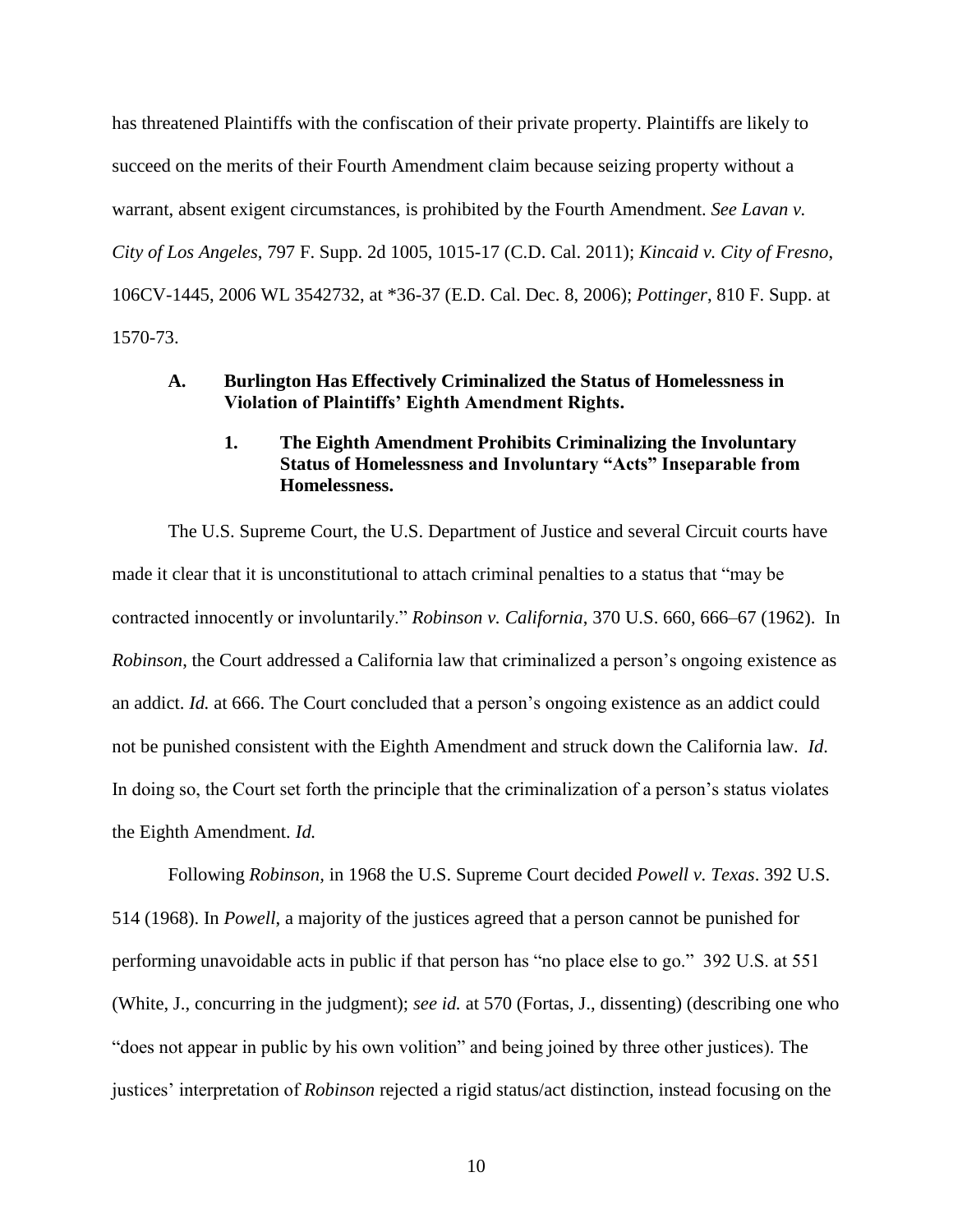voluntariness of the criminalized conduct. *See id.* at 548–51 (White, J., concurring in the judgment). While several justices expressed concern about limiting *Robinson*, a majority agreed that, at the very least, *Robinson* meant the state could not simply criminalize an involuntary status "under a different name" by criminalizing an associated involuntary act made necessary by one's involuntary status. *Id.* at 548 (White, J., concurring in the judgment) ("Distinguishing between the two crimes is like forbidding criminal conviction for being sick with flu . . . but permitting punishment for running a fever.").

Interpreting *Robinson* and *Powell*, courts have repeatedly enjoined laws that punish homeless people for sleeping or camping in public, holding that such laws effectively punish the status of homelessness itself. In each of these cases, the courts have focused on the fact that homelessness, like the status of being addicted to narcotics or alcohol, is an involuntary status – particularly when the need to shelter on public land is a result of the fact that no shelter beds are available. *See e.g.*, *Jones*, 444 F.3d at 1131; *Bell v. City of Boise*, 834 F. Supp. 2d 1108 (D. Idaho 2011), *rev'd on other grounds*, 709 F.3d 890, 898–901 (9th Cir. 2013); *Johnson*, 860 F. Supp. at 350; *Kohr, 2017 WL 3605238, at \*1-2; Anderson*, 2009 WL 2386056, at \*7.

The U.S. Department of Justice (DOJ) has also taken the position that enforcing a homeless camping ban on public land, as Burlington has done and intends to do in this case, "amounts to criminalization of homelessness, in violation of the Eighth Amendment." *See* Diaz Decl. ¶ 14, Ex. 7 (Statement of Interest of the United States 4, *Bell v. City of Boise*, No. 09-cv-0540 (D. Idaho Aug. 6, 2015), ECF No. 276 (endorsing the reasoning in *Jones*)). Citing the U.S. Supreme Court's decisions in *Robinson* and *Powell*, as well as the Ninth Circuit's decision in *Jones*, the DOJ asserted that where a homeless person has no other option but to sleep in public (as a result of a lack of local shelter beds or access to other lawful residence), prohibiting the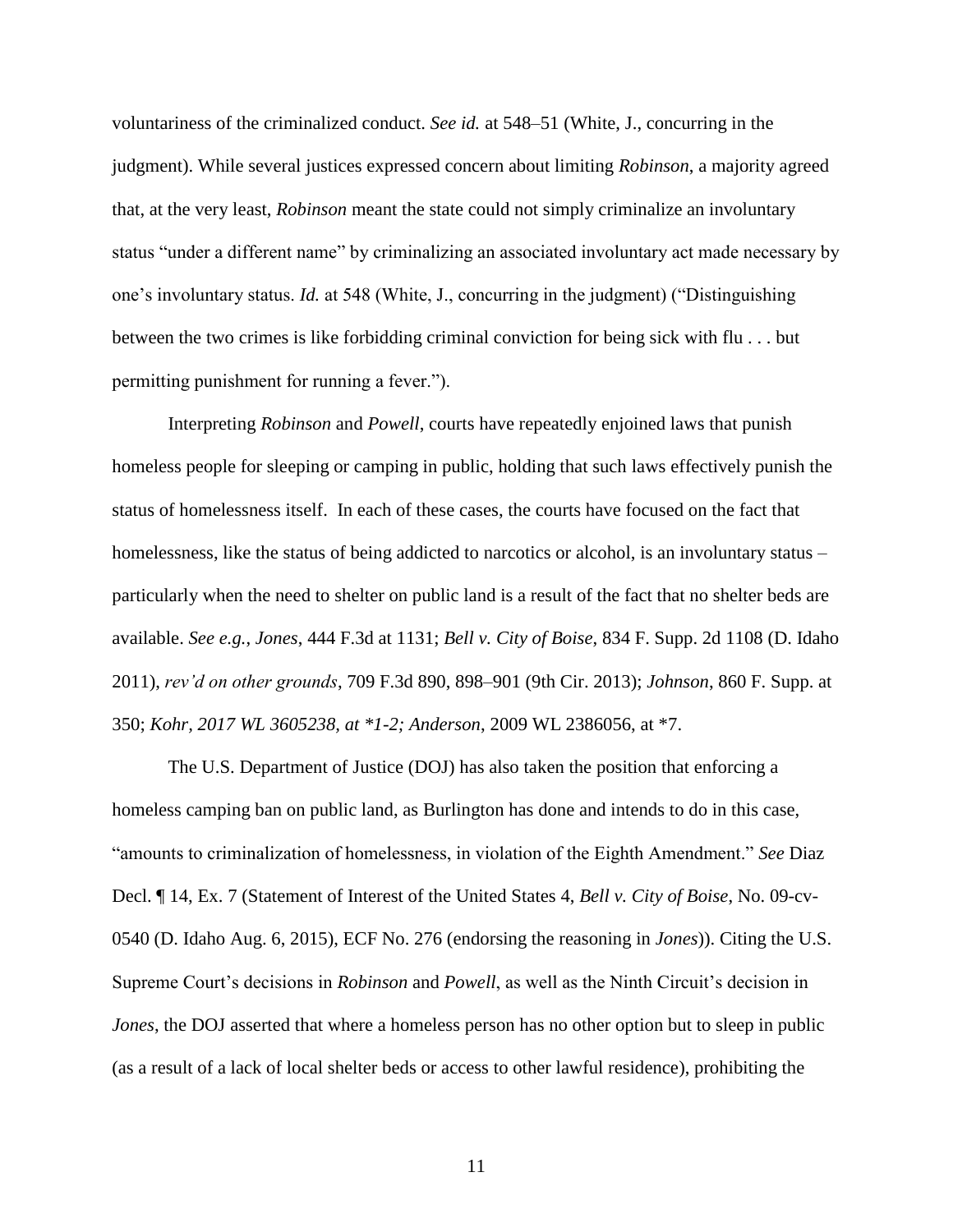"act" of sleeping and taking shelter violates the Eighth Amendment because it "amounts to the criminalization of homelessness." *Id*. The DOJ argued that *Powell* forbids punishing homeless people for "unavoidable consequences of being human"—even if they are technically "acts," like sleeping—if there are not enough emergency shelter beds available to homeless people on the street. *Id*. The City's policy and practice of banning camping and confiscating personal property and its enforcement of 13 V.S.A. § 3705 in this case are no different.

While the Second Circuit has yet to rule on this specific issue, a host of other courts have concluded that city actions similar to those Burlington intends to take violate the Eighth Amendment. In *Jones*, the Ninth Circuit struck down a Los Angeles ordinance that criminalized homelessness by banning sleeping in public. 444 F.3d at 1132, 1136. The *Jones* court interpreted *Robinson* and *Powell* to conclude that the Eighth Amendment protects acts that are "involuntary and inseparable from" homelessness. *Id*. This standard acknowledges that a majority of the justices in *Powell* rejected a strict status/act distinction, but narrows the focus to acts that are essentially a proxy for status. *See* Diaz Decl. ¶ 14, Ex. 7 (Statement of Interest of the United States 4, *Bell v. City of Boise*, No. 09-cv-0540 (D. Idaho Aug. 6, 2015), ECF No. 276 (endorsing the reasoning in *Jones*)). Applying this standard, the *Jones* court held that it was unconstitutional to punish homeless people for sleeping, an act that by definition is universal, simply because a homeless person has no other choice but to sleep and shelter on public land. *Jones*, 444 F.3d at 1136. As is the case here in Burlington, the Ninth Circuit explained that homelessness in Los Angeles was involuntary because the number of unsheltered homeless people exceeded the number of available emergency shelter beds. *Id.* at 1141. And, further, sleeping outside is involuntary and inseparable from unsheltered homelessness because sleeping is a "universal . . . consequence of being human." *Id.* at 1136. Therefore, criminalizing the act of sleeping on public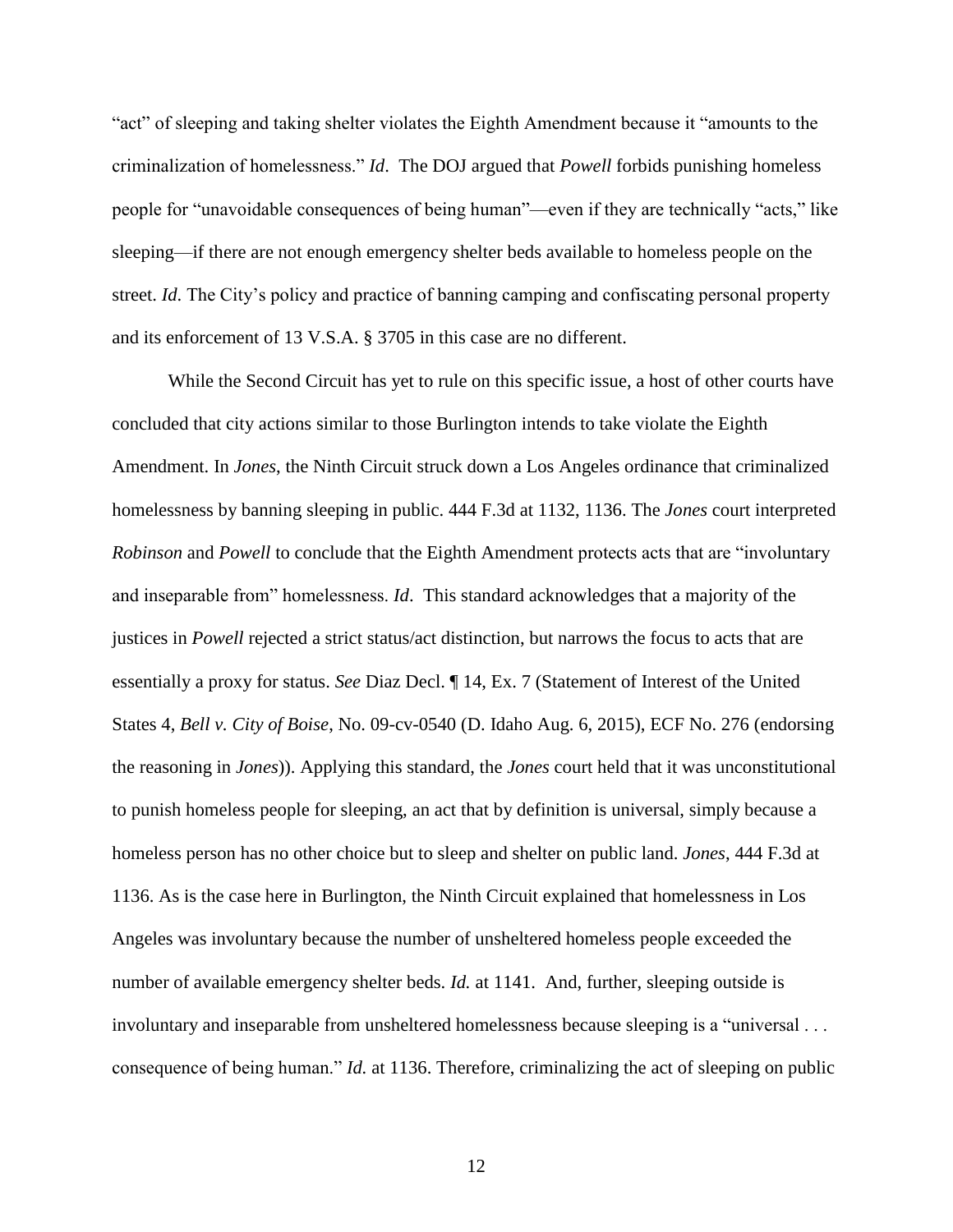land, as the City of Burlington attempts to do here, is tantamount to criminalizing one's status as homeless – in contravention of the Eighth Amendment.

This reasoning is consistent with that of many other courts confronting laws that criminalize homelessness. These courts have concluded that the involuntariness of acts necessitated by one's status is "the critical factor" for triggering Eighth Amendment protection. *Cobine v. City of Eureka*, No. 16-cv-2239, 2017 WL 1488464, \*4 (N.D. Cal. Apr. 25, 2017); *Bell*, 834 F. Supp. 2d at 1108; *Pottinger*, 810 F. Supp. at 1563–65; *State v. Adams*, 91 So. 3d 724, 753–54 (Ala. Crim. App. 2010); *cf. Anderson v. City of Portland*, No. 08-cv-1447, 2009 WL 2386056,  $*7-*9$  (July 31, 2009) (considering, in addition to voluntariness, the innocent nature of the prohibited conduct); *United States v. Flores-Alejo*, 531 F. App'x 422, 426 (5th Cir. 2013) (holding the same, outside the context of homelessness).

Sheltering, too, is an involuntary basic human need that cannot be criminalized for those with no other place to go. The U.S. Supreme Court, explainined that shelter is among the "basic human needs." *Helling v. McKinney*, 509 U.S. 25, 32 (1993). As cited to previously, other courts faced with challenges to camping bans have reached similar conclusions. *Cobine*, 2017 WL 1488464, at \*4 (holding camping is conduct that, depending on shelter capacity, "may be involuntary"); *Anderson*, 2009 WL 2386056, at \*7 (describing a camping ban as criminalizing "the involuntary and innocent conduct of sleeping on public property"). As a human necessity, sheltering is central to the Plaintiff's status as homeless because, by definition, they have no other shelter available to shield them from the elements.

In the context of prisons, the U.S. Supreme Court explained that the Constitution requires adequate shelter. *Helling*, 509 U.S. at 32*.* The Second Circuit applied *Helling* in explaining that "prisoners may not be denied 'the minimal civilized measure of life's necessities' . . . [and that]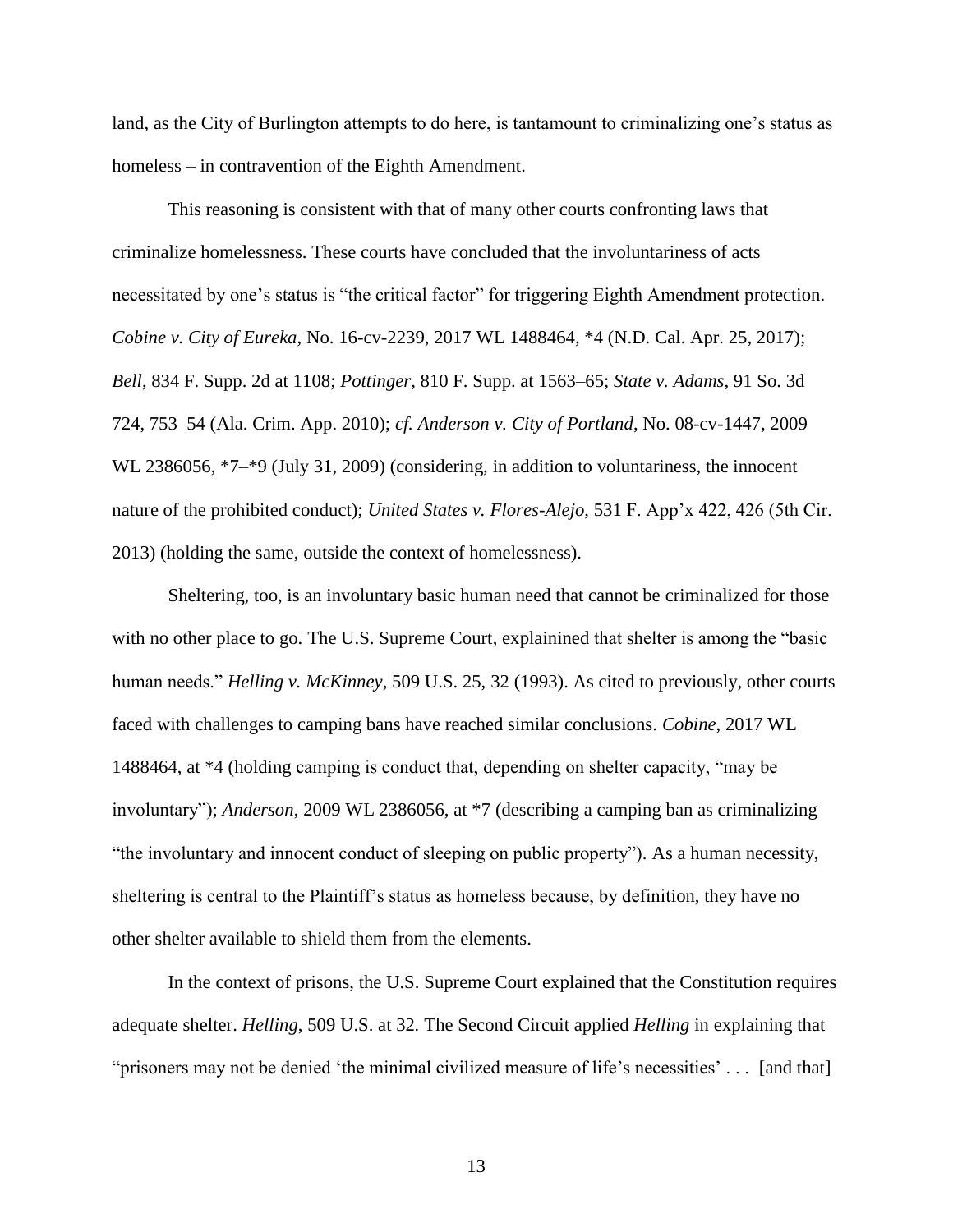[u]nder the Eighth Amendment, States must not deprive prisoners of their 'basic human needs *e.g.,* food, clothing, shelter, medical care, and reasonable safety.'" *Phelps v. Kapnolas*, 308 F.3d 180, 185 (2d Cir. 2002) (quoting *Helling,* 509 U.S. at 32). There can be little dispute that homeless people also have the same basic human need for shelter as prisoners, and the City cannot punish people for attempting to innocently and involuntarily meet that basic need.

### **2. Burlington's Policy and Practice Criminalizes the Status of Homelessness in Violation of the Eighth Amendment.**

The named Plaintiffs and those similarly situated are struggling to survive without available or affordable indoor shelter. Mr. Croteau, Mr. Priest, Mr. Pursell, and the putative class members, have no choice but to sleep and shelter themselves outside. They lack the resources to pay for temporary or permanent indoor residence. *See* Croteau Decl. ¶ 10; *see* Pursell Decl. ¶ 9; *see* Priest Decl. ¶ 8. Burlington's shelter beds are consistently and currently full. *See* Marshall Decl. ¶ 15-17. After having received the City's Notice to Vacate, Plaintiffs literally have nowhere to legally sleep or shelter. *See* Croteau Decl. ¶ 22; *see* Pursell Decl. ¶ 22; *see* Priest Decl. ¶ 21 In short, the unsheltered homeless Plaintiffs and those similarly situated truly have "no place else to go." *Powell*, 392 U.S. at 551 (White, J., concurring in the judgment); *see id.* at 570 (Fortas, J., dissenting) (describing one who "does not appear in public by his own volition"); *see, e.g.*, *Jones*, 505 F.3d at 1141; *Johnson*, 860 F. Supp. at 350.

Burlington's policy and practice in enforcing 13 V.S.A. § 3705 violates the Eighth Amendment as applied to unsheltered homeless people such as Plaintiffs and members of the putative class. This conclusion is consistent with other challenges to sleeping and camping bans: cities enforcing such bans against unsheltered homeless people have either backed down or lost, repeatedly, because of their lack of emergency shelter beds. *Jones*, 444 F.3d at 1131–32 (affirming injunction); *Bell*, 834 F. Supp. 2d at 1111–14 (discussing city's promise to refrain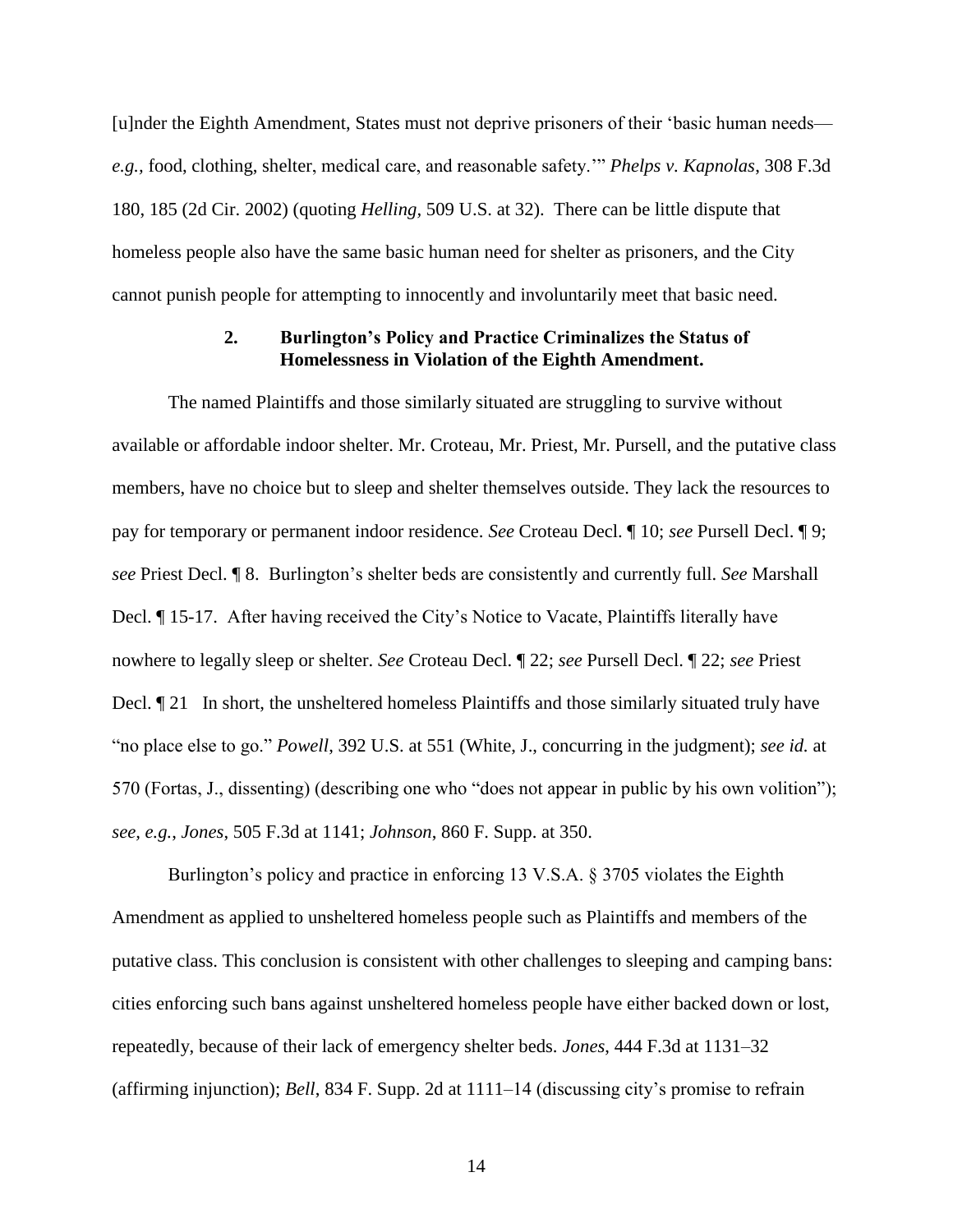from enforcement); *Cobine v. City of Eureka*, No. 16-cv-2239, 2016 WL 1730084, \*6 (N.D. Cal. May 2, 2016) (discussing city's promise to provide sufficient shelter beds); *Cross v. City of Sarasota*, 2016 WL 3476421 (M.D. Fla. settled June 22, 2017) (agreeing to limit enforcement in settlement); *Lightsey v. City of Manteca*, No. 2:15-cv-2368 (E.D. Cal. filed Nov. 13, 2015) (settling with Plaintiffs); *Ryden v. City of Santa Barbara*, No. 09-cv-1578 (C.D. Cal. settled Sept. 15, 2009) (agreeing to fund affordable housing and refrain from enforcement); *Siprelle v. City of Laguna Beach*, No. 08-cv-1447 (C.D. Cal. settled June 25, 2009) (repealing ordinance and settling); *Spencer v. City of San Diego*, No. 04-cv-2314 (S.D. Cal. May 2, 2006) (agreeing to limit enforcement in settlement); *Johnson*, 860 F. Supp. at 349–50 (enjoining enforcement); *Pottinger*, 810 F. Supp. at 1565 (same).

The constitutional message underpinning these decisions is crystal clear: it is cruel to punish homelessness. To permit local governments such as the City to criminalize the mere presence of entire classes of people sheltering from the impending winter on public land is tantamount to designating them as second-class citizens. This sort of status-based punishment is prohibited by constitutional principles and controlling law.

In short, courts from across the country have agreed that it is unconstitutional to criminalize sleeping or sheltering on public land when there is nowhere else for a homeless person to go. The City of Burlington cannot prohibit Plaintiffs from sheltering themselves on public land because Plaintiffs' doing so is innocent, involuntary, and inseparable from their status as homeless. The City's policy and practice violates the Eighth Amendment.

**B. Burlington's Policy and Practice of Confiscating and Destroying the Personal Property of Homeless Residents Violates Plaintiffs' Fourth Amendment Rights.**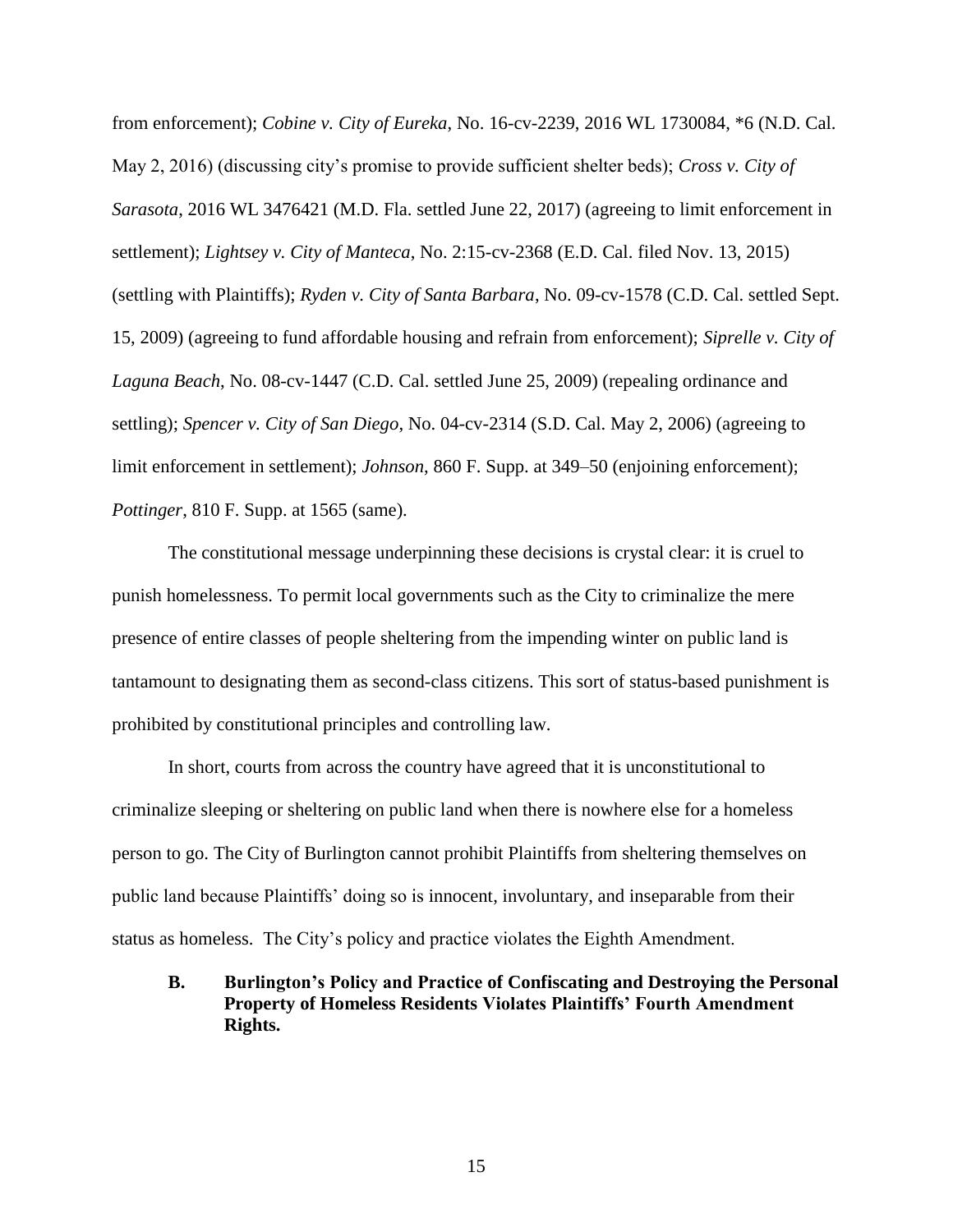The Fourth Amendment "protects the right of the people to be secure in their persons, houses, papers and effects, against unreasonable searches and seizures." U.S. Const. Amend. IV. A "seizure" under the Fourth Amendment occurs "where there is some meaningful interference with an individual's possessory interest in that property." *Soldal v. Cook County, Ill.*, 506 U.S. 56, 63 (1992). "An officer who happens to come across an individual's property in a public area could seize it only if Fourth Amendment standards are satisfied—for example, if the items are evidence of a crime or contraband." *Id*. at 68-69; *see also United States v. Cosme*, 796 F.3d 226, 235 (2d Cir. 2015); *Harrell v. City of New York*, 138 F. Supp. 3d 479, 488–89 (S.D.N.Y. 2015). Confiscating and destroying someone's personal property is the ultimate seizure, and it must meet a high bar to be justified. *See Lavan v. City of Los Angeles*, 797 F. Supp. 2d 1005, 1015-17 (C.D. Cal. 2011); *Kincaid v. City of Fresno*, 106CV-1445, 2006 WL 3542732, at \*36-37 (E.D. Cal. Dec. 8, 2006); *Pottinger*, 810 F. Supp. at 1570-73.

In a case largely similar to this one, the Southern District of Florida held property sweeps of homeless camps in public parks to be unconstitutional because the city's interest in maintaining the beauty of its public parks could not overcome the individuals' interest in not having their belongings destroyed. *Pottinger*, 810 F. Supp. at 1570-73. "'The government may not take property like a thief in the night; rather, it must announce its intentions and give the property owner a chance to argue against the taking.'" *Lavan*, 693 F.3d at 1032 (quoting *Clement v. City of Glendale*, 518 F.3d 1090, 1093 (9th Cir. 2008)).

Here, the City has a policy and practice of discarding personal property while dismantling the camps of homeless residents. *See* Diaz Decl. ¶¶ 8, 12. (referencing the city's conclusion that any property of homeless campers remaining on public land after a noticed date to vacate is *de facto* abandoned or garbage.) ("Instead of criminalizing [sic] the homeless for [the criminal act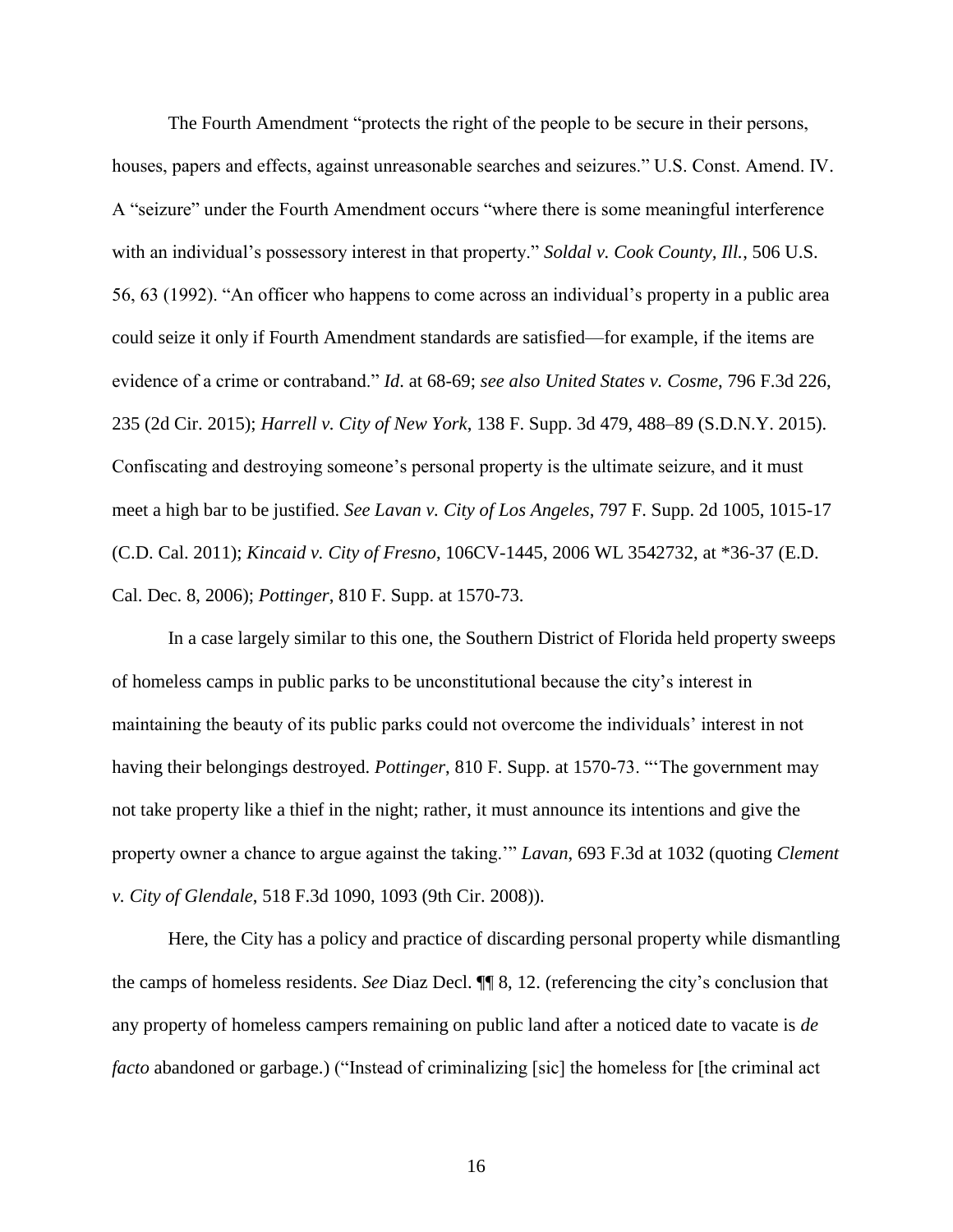of dumping on city land] we may elect to discard the property they have dumped"). City officials have asserted their intent to seize and destroy property in their correspondence, their notices, and official news releases. *See* Diaz Decl. ¶¶ 8, 12. The City has discarded property in previous camp sweeps and, consistent with the Notice to Vacate directed at the named Plaintiffs, is likely to do so again on October 23, 2017 when it removes Plaintiffs' camp. Plaintiffs have materials they use to shelter themselves and maintain basic human functions including tents, sleeping bags, blankets, bureaus to protect their clothes, clothing, other personal effects, and bicycles for transportation. *See* Croteau Decl. ¶ 15; *see* Pursell Decl. ¶ 14; *see* Priest Decl. ¶ 13. They cannot carry all of their personal property at one time. See *See* Croteau Decl. ¶ 16; *see* Pursell Decl. ¶ 15; *see* Priest Decl. ¶ 14. They have nowhere to store their personal property, except outside on public land. With no place available to legally store their property, the City policy and practice leaves the Plaintiff's and those similarly situated with no choice but to continuously risk seizure and destruction of their property.

The City is forcing Plaintiffs to decide between two untenable options: They may stay and protect their personal property in the face of arrest and prosecution, or leave and have any property that they are unable to carry away arbitrarily and summarily confiscated and disposed of by the City. The Constitution does not permit the City to put Plaintiffs in this bind. Because the City's policies and intended actions violate the Fourth Amendment, the City must be restrained to prevent the destruction of the Plaintiffs' and putative class members' property.

# **III. Vindicating Plaintiffs' Constitutional Rights Is in the Public Interest, and Will Not Harm the City**

The final factor to consider in issuing a temporary restraining order is the balance of hardships. *MyWebGrocer, L.L.C. v. Hometown Info., Inc.,* 375 F.3d 190, 192 (2d Cir. 2004). Here, the balance of hardships weighs heavily in favor of a temporary restraining order.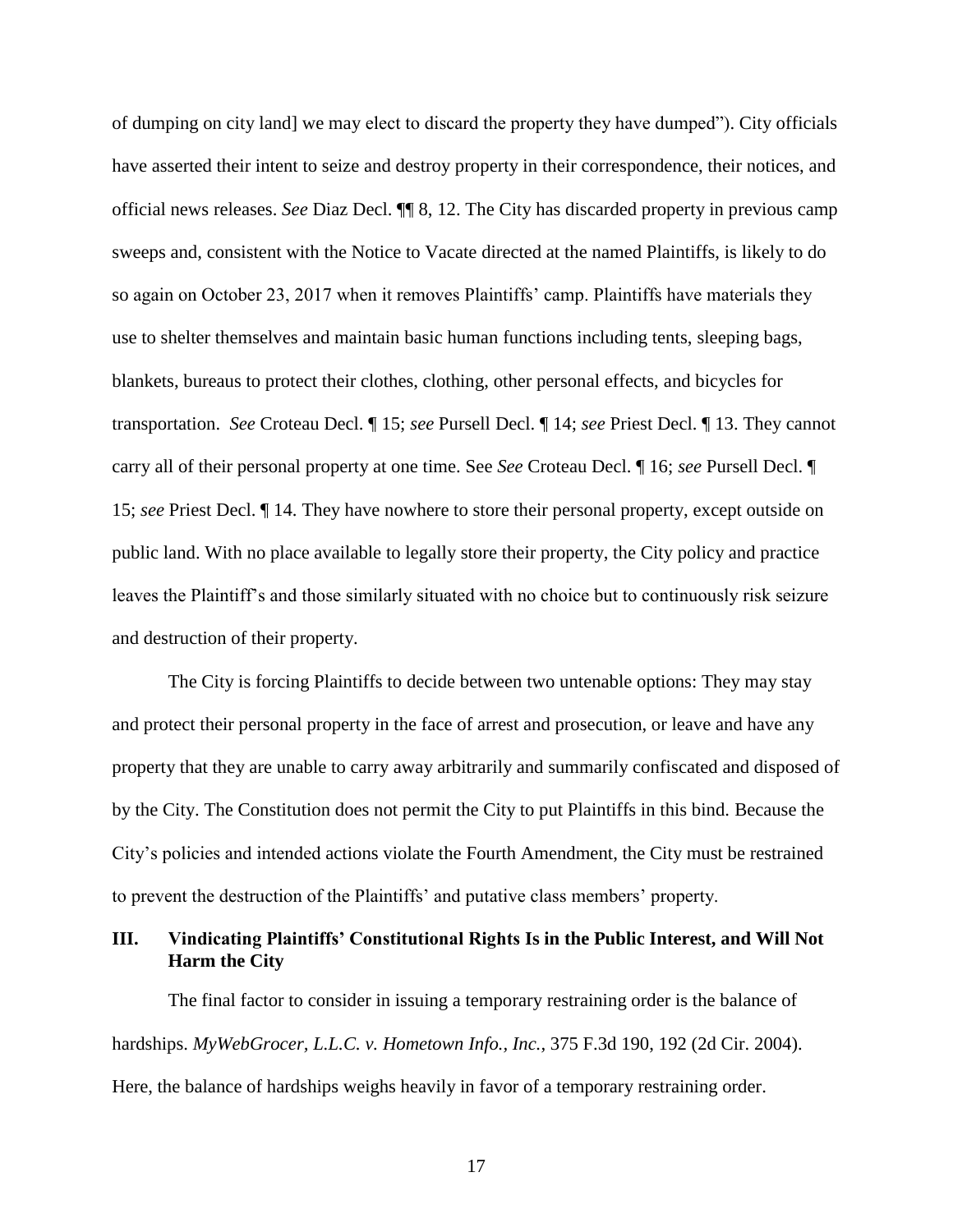"The purpose of a temporary restraining order is to preserve an existing situation in status quo until the court has an opportunity to pass upon the merits of the demand for a preliminary injunction." *Pan Am. World Airways, Inc. v. Flight Engineers' Int'l Ass'n, PAA Chapter, AFL-CIO*, 306 F.2d 840, 842 (2d Cir. 1962).

In this case, the status quo is that Plaintiffs and those similarly situated be allowed to continue occupying their camps, which are their only available source of shelter, without being arrested or prosecuted and without having their property seized or destroyed. A restraining order will preserve the status quo, assuring Plaintiffs that they will have a place to shelter as winter approaches so that they can go about their ordinary lives until the Court can render judgment on the legality of the City's actions.

If this temporary restraining order causes any injury to the City whatsoever, it is miniscule in comparison to the fact that forcing Plaintiffs out of their only shelter and potentially confiscating said shelter and sheltering implements just as winter approaches and temperatures drop may cause life-threatening harm and human suffering. These concerns are not merely hypothetical—homeless individuals have died in recent years apparently due to exposure to the elements. *See* Molly Walsh, *Homeless Man's Death Triggers Shelter Talk*, Burlington Free Press (DATE) (available at [http://www.vtaffordablehousing.org/news/wp-](http://www.vtaffordablehousing.org/news/wp-content/uploads/2011/12/paul-otoole-death.pdf)

[content/uploads/2011/12/paul-otoole-death.pdf\)](http://www.vtaffordablehousing.org/news/wp-content/uploads/2011/12/paul-otoole-death.pdf) (highlighting a recent example of a homeless person freezing to death in Burlington apparently because he had no place to shelter during the winter). Risk of freezing aside, without a temporary restraining order, the Plaintiffs' harms will also include violation of constitutional rights, prosecution, arrest, jail time, and warrantless seizure and destruction of personal possessions. Plaintiffs and members of the putative class have been sheltering on this public land for up to half of the previous year, with others present in the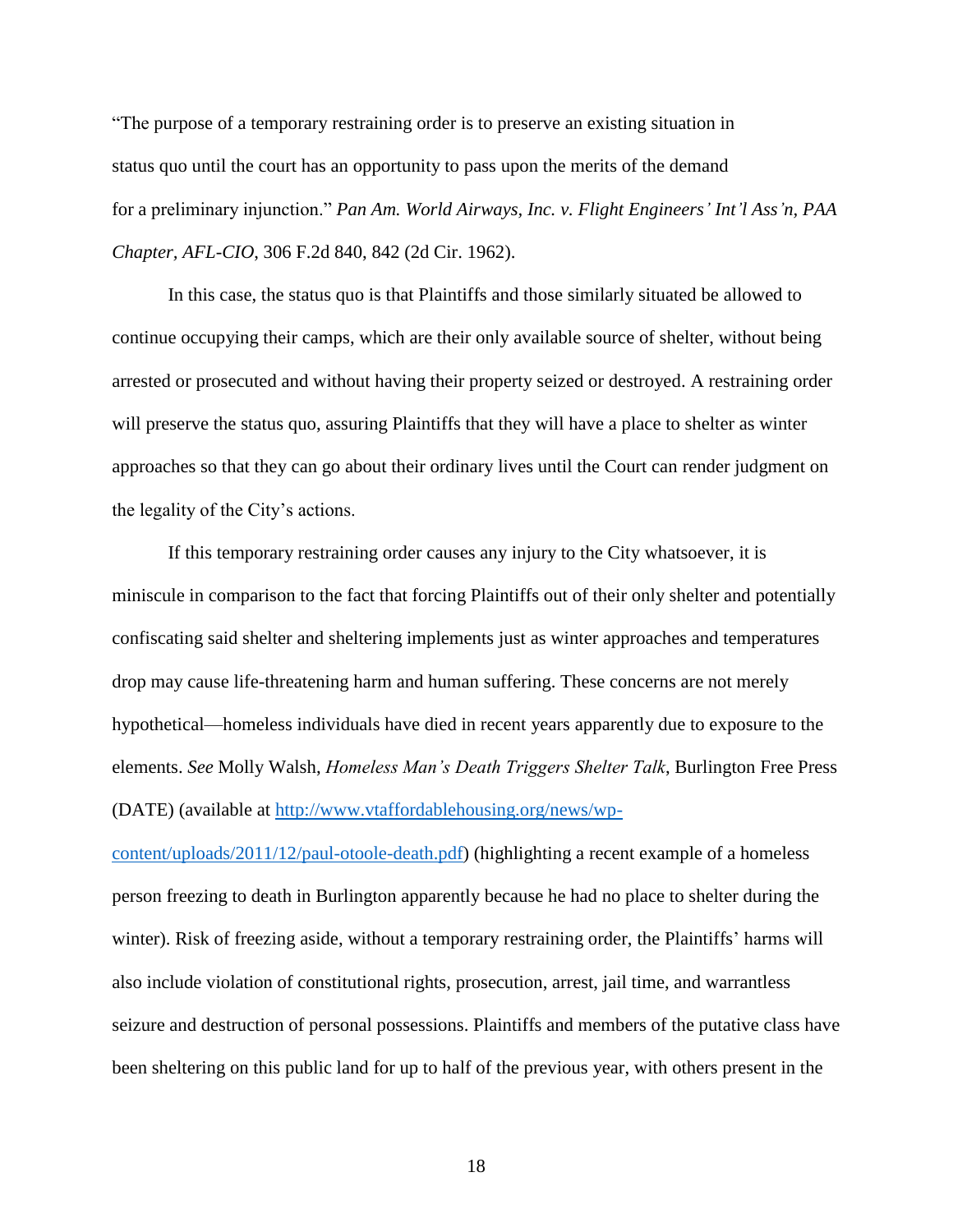same location long before their arrival. During that time, it does not appear that this sheltering has harmed the City in any material way. In other words, the City has no urgent need to remove the Plaintiffs' from their camp on Monday, October 23, 2017.

Plaintiffs' requested relief would not prevent Defendants from promoting their publicly stated and laudable goals of reducing homelessness and protecting public health and safety – the City could still work to improve health and safety within the City, including Plaintiffs' camps. Rather, a temporary restraining order would simply preserve the status quo, preventing any constitutional violations until the Court, with the benefit of full briefing and argument, can rule on a motion for a preliminary injunction.

#### **CONCLUSION**

As applied to the Plaintiffs and putative class members, the City's policy, practice and enforcement of 13 V.S.A. § 3705 criminalizes the status of homelessness in violation of Plaintiffs' Eighth Amendment rights. Furthermore, the City's policy, practice and enforcement of 13 V.S.A. § 3705 violates Plaintiffs and class members Fourth Amendment rights when it results in the destruction of their personal property. Plaintiffs respectfully request that this Court enjoin Burlington from continuing its policy and practice or enforcing 13 V.S.A. § 3705 as outlined in the attached proposed emergency temporary restraining order, until such time as the Court can rule on the preliminary injunction.

Respectfully Submitted,

The American Civil Liberties Union Foundation of Vermont

 $By:$ 

James M. Diaz, Esq. ACLU Foundation of Vermont 137 Elm Street